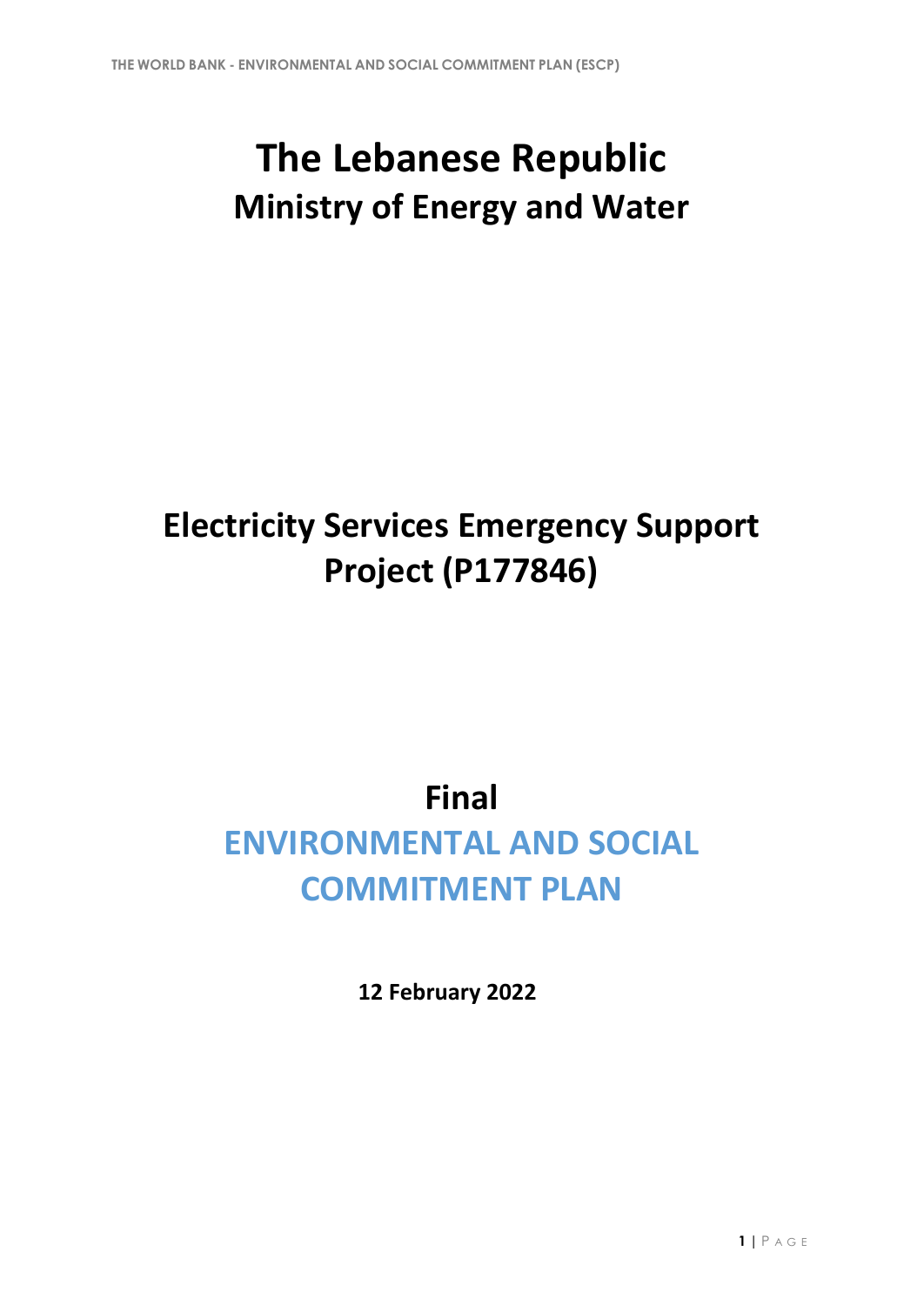#### **LIST OF ACRONYMS**

| <b>AGP</b>   | Arab Gas Pipeline                                     |
|--------------|-------------------------------------------------------|
| <b>ALARP</b> | As Low as Reasonably Practicable                      |
| COVID-19     | Corona Virus Disease                                  |
| <b>DAPP</b>  | Deir Ammar Power Plant                                |
| <b>EDL</b>   | Electricité du Liban                                  |
| E&S          | <b>Environmental and Social</b>                       |
| <b>EHS</b>   | Environmental, Health and Safety                      |
| <b>ESHS</b>  | Environmental, Social, Health and Safety              |
| <b>ESCP</b>  | <b>Environmental and Social Commitment Plan</b>       |
| <b>ESF</b>   | <b>Environment and Social Framework</b>               |
| <b>ESMF</b>  | Environmental and Social Management Framework         |
| <b>ESMP</b>  | Environmental and Social Management Plan              |
| <b>ESS</b>   | <b>Environmental and Social Standard</b>              |
| <b>FGRM</b>  | <b>Feedback and Grievance Redress Mechanism</b>       |
| <b>GBV</b>   | <b>Gender Based Violence</b>                          |
| <b>GRM</b>   | Grievance Redress Mechanism                           |
| <b>HAZID</b> | <b>Hazard Identification</b>                          |
| <b>HSE</b>   | Health, Safety and Environment                        |
| <b>IBRD</b>  | International Bank for Reconstruction and Development |
| <b>LMP</b>   | Labor Management Procedures                           |
| LOI          | Lebanon Oil Installations                             |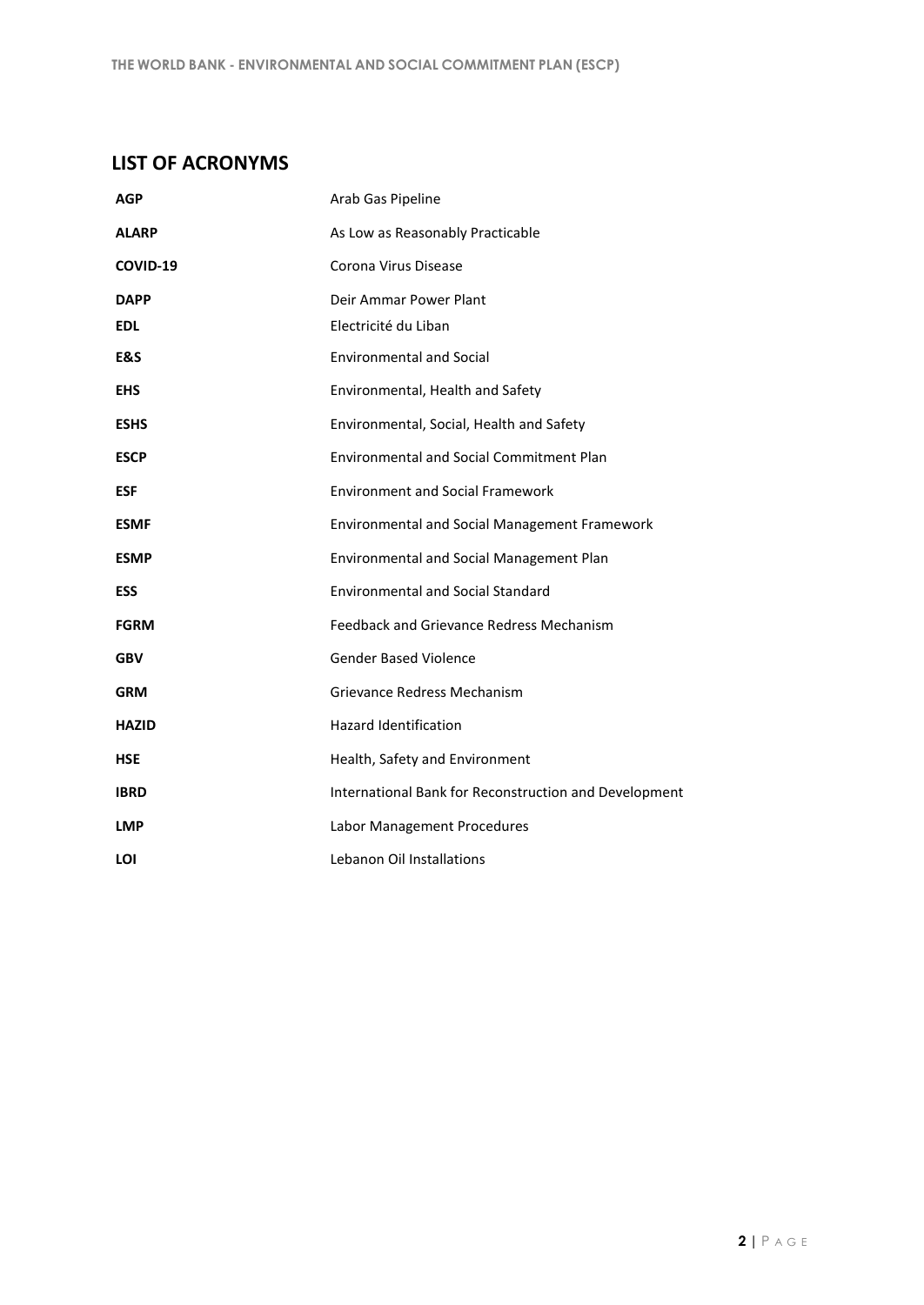| <b>LOPA</b>   | Layer of Protection Analysis                      |
|---------------|---------------------------------------------------|
| <b>MEW</b>    | Ministry of Energy and Water                      |
| <b>MoE</b>    | Ministry of Environment                           |
| <b>MOPO</b>   | <b>Manual of Permitted Operations</b>             |
| <b>OHS</b>    | Occupational Health and Safety                    |
| <b>PMU</b>    | Project Management Unit                           |
| <b>PP</b>     | <b>Power Plant</b>                                |
| <b>PAA</b>    | <b>Project Associated Actor</b>                   |
| <b>QRA</b>    | <b>Quantitative Risk Assessment</b>               |
| <b>RAP</b>    | <b>Resettlement Action Plan</b>                   |
| <b>RPF</b>    | Resettlement Policy Framework                     |
| <b>ROW</b>    | Right of Way                                      |
| <b>SEA/SH</b> | Sexual Exploitation and Abuse / Sexual Harassment |
| <b>SEP</b>    | Stakeholder Engagement Plan                       |
| <b>SIMOPS</b> | <b>Simultaneous Operations</b>                    |
| <b>TOIL</b>   | Tripoli Oil Installations - Lebanon               |
| <b>WB</b>     | World Bank                                        |
| <b>WBG</b>    | World Bank Group                                  |
| <b>WHO</b>    | World Health Organization                         |
| <b>WWTP</b>   | <b>Wastewater Treatment Plant</b>                 |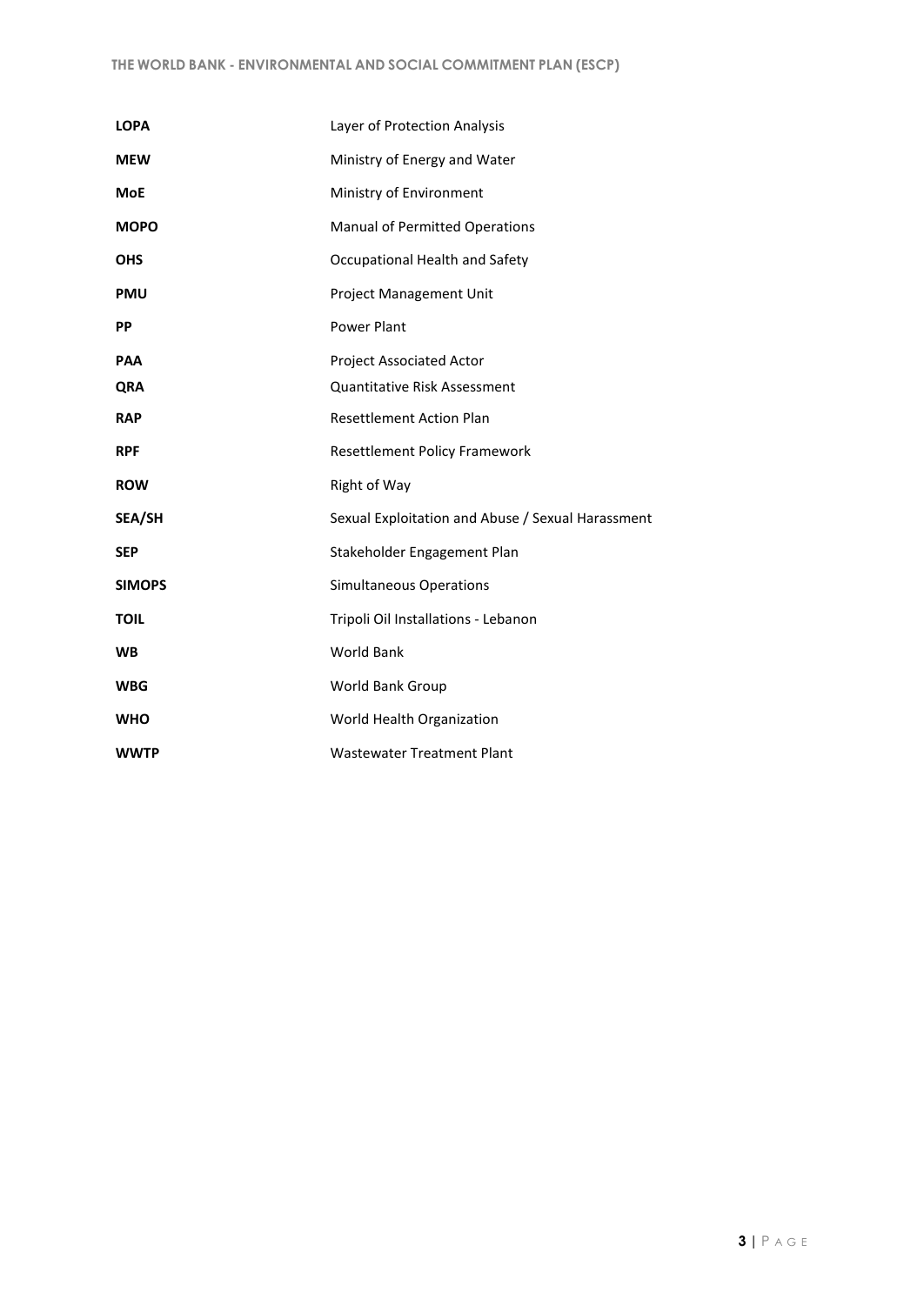#### **1. ENVIRONMENTAL AND SOCIAL COMMITMENT PLAN**

- 1. The Ministry of Energy and Water (MEW) Lebanon will implement The Electricity Services Emergency Support Project - P177846 (the Project), with the involvement of the following Project Associated Actors (PAAs): Lebanon Oil Installation, Tripoli Oil Installations – Lebanon, the Electricité du Liban (EDL) and Regional Water Establishments. The International Bank for Reconstruction and Development Association (hereinafter the World Bank) has agreed to provide financing for the Project.
- 2. The MEW will implement material measures and actions so that the Project is implemented in accordance with the World Bank's Environmental and Social Standards (ESSs). This Environmental and Social Commitment Plan (ESCP) sets out material measures and actions, any specific document, plan and instrument to be prepared, updated, disclosed, consulted, adopted and implemented, all in a manner acceptable to the Bank as well as the timing for each of these.
- 3. The MEW will also comply with the provisions of any other Environmental and Social (E&S) documents required under the Environmental and Social Framework (ESF) and referred to in this ESCP, such as Environmental and Social Management Plans (ESMPs), Labor Management Procedure (LMP), Environmental and Social Management Framework (ESMF), Resettlement Policy Framework (RPF)/Resettlement Action Plan (RAP), and Stakeholder Engagement Plan (SEP), and the timelines specified in this ESCP.
- 4. The MEW is responsible for compliance with all requirements of the ESCP and will monitor the implementation of specific measures and actions conducted by other PAAs.
- 5. Implementation of the material measures and actions set out in this ESCP will be monitored and reported to the World Bank by the MEW as required by the ESCP and the conditions of the legal agreement, and the World Bank will monitor and assess progress and completion of the material measures and actions throughout implementation of the Project.
- 6. As agreed by the World Bank and the MEW, this ESCP may be revised from time to time during Project implementation, to reflect adaptive management of Project changes and unforeseen circumstances or in response to assessment of Project performance conducted under the ESCP itself. In such circumstances, MEW will agree to the changes with the World Bank and will update the ESCP to reflect such changes. Agreement on changes to the ESCP will be documented through the exchange of letters signed between the World Bank and the MEW. The MEW will promptly disclose the updated ESCP.
- 7. Where Project changes, unforeseen circumstances, or Project performance result in changes to the risks and impacts during Project implementation, the MEW will provide additional funds, if needed, to implement actions and measures to address such risks and impacts, which may include environmental, health, and safety impacts, and social impacts, COVID-19 transmission risks, gender-based violence, and sexual exploitation and abuse / sexual harassment.

Material measures and actions are listed in the table below.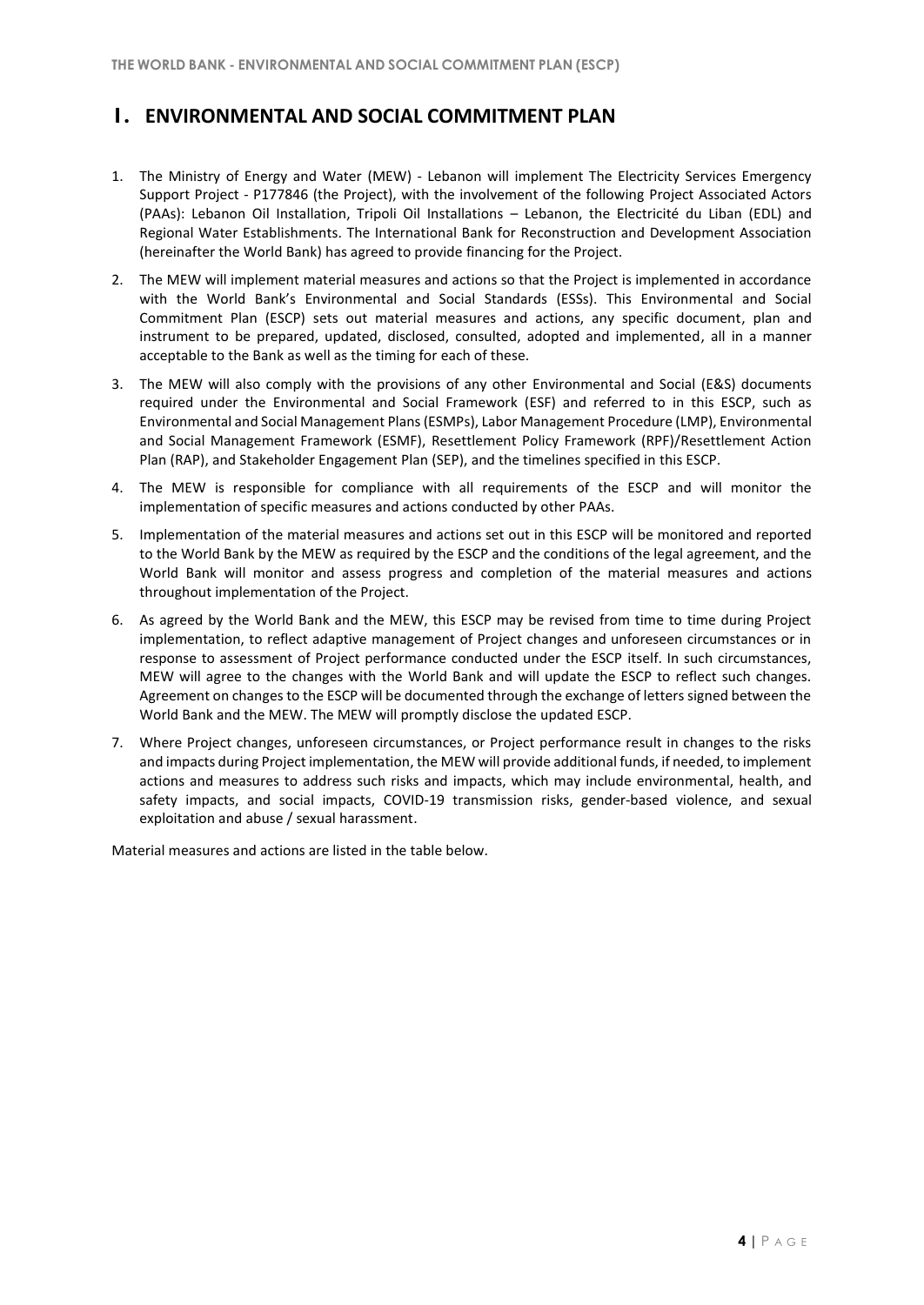Г

|         | <b>MATERIAL MEASURES AND ACTIONS</b>                                                                                                                                                                                                                                                                                                                                                                                                                                                                                                                                                                                                                                                                                                                                                                                                                                                                                                                                                                                                                                                                                                                                                             | <b>Timeframe</b>                                                                                                                                                                                                                                                                                                                                                                                                                                                             | <b>Responsibility</b> |
|---------|--------------------------------------------------------------------------------------------------------------------------------------------------------------------------------------------------------------------------------------------------------------------------------------------------------------------------------------------------------------------------------------------------------------------------------------------------------------------------------------------------------------------------------------------------------------------------------------------------------------------------------------------------------------------------------------------------------------------------------------------------------------------------------------------------------------------------------------------------------------------------------------------------------------------------------------------------------------------------------------------------------------------------------------------------------------------------------------------------------------------------------------------------------------------------------------------------|------------------------------------------------------------------------------------------------------------------------------------------------------------------------------------------------------------------------------------------------------------------------------------------------------------------------------------------------------------------------------------------------------------------------------------------------------------------------------|-----------------------|
|         | <b>MONITORING AND REPORTING</b>                                                                                                                                                                                                                                                                                                                                                                                                                                                                                                                                                                                                                                                                                                                                                                                                                                                                                                                                                                                                                                                                                                                                                                  |                                                                                                                                                                                                                                                                                                                                                                                                                                                                              |                       |
| А       | <b>REGULAR REPORTING</b><br>MEW will prepare and submit to the Bank regular monitoring reports on the environmental,<br>social, health and safety (ESHS) performance of the Project, including but not limited to the<br>implementation of the ESCP, status of preparation and implementation of E&S documents<br>required under the ESCP, stakeholder engagement activities, functioning of the grievance<br>mechanism(s), including but not limited to grievance logs from workers and communities, overall<br>E&S performance of the project, compliance to ESSs during implementation of project activities,<br>project-related accidents and implementation plans for the project activities in the subsequent<br>quarter.                                                                                                                                                                                                                                                                                                                                                                                                                                                                  | Starting from implementation of project<br>activities, the Project, reporting every 3<br>throughout<br>the<br>months<br>Project<br>implementation. Reports to be sent within 15<br>days after the end of the reporting period.                                                                                                                                                                                                                                               | <b>MEW</b>            |
|         | <b>INCIDENTS AND ACCIDENTS</b><br>MEW will promptly notify the Bank of any incident or accident related to the Project which<br>$1 -$<br>has, or is likely to have, a significant adverse effect on the environment, the affected<br>communities, the public or workers including but not limited to:<br>Occupational Health and Safety Issues<br>$\bullet$<br>Outbreak of life-threatening communicable disease, COVID-19 pandemic infection<br>٠<br>GBV, exploitation, discrimination, unresolved grievances<br>$\bullet$<br>Civil unrest, criminal and political attacks at worksites<br>٠<br>Forced and/or child labor by project contractor<br>Project security personnel conflict with local communities<br>$\bullet$<br>MEW will provide sufficient detail regarding the incident or accident, indicating immediate<br>$2 -$<br>measures taken or that are planned to be taken to address it, and any information<br>provided by any contractor and supervising entity, as appropriate.<br>MEW will, subsequently, as per the Bank request, in addition to the initial notification, prepare a<br>report on the incident/accident and propose specific time-bound actions and measures to | Throughout the Project implementation,<br>report any incident or accident to the Bank<br>within 48 hours after becoming aware of the<br>occurrence of the incident or accident.<br>A detailed incident/accident report, to be<br>followed by Root Cause Analysis Report (as<br>needed), will be provided within 10 days of<br>the initial notification to the Bank as<br>requested.<br>File a closure report within 30 days or agreed<br>timeframe, as agreed with the Bank. | <b>MEW</b>            |
| С       | prevent its recurrence.<br><b>CONTRACTORS MONTHLY REPORTS</b><br>Monthly Environment, Social, Health and Safety (ESHS) reports will be prepared by Contractors<br>/ Operators and submitted to MEW                                                                                                                                                                                                                                                                                                                                                                                                                                                                                                                                                                                                                                                                                                                                                                                                                                                                                                                                                                                               | Monthly                                                                                                                                                                                                                                                                                                                                                                                                                                                                      | <b>MEW</b>            |
| ESS1    | ASSESSMENT AND MANAGEMENT OF ENVIRONMENTAL AND SOCIAL RISKS AND IMPACTS                                                                                                                                                                                                                                                                                                                                                                                                                                                                                                                                                                                                                                                                                                                                                                                                                                                                                                                                                                                                                                                                                                                          |                                                                                                                                                                                                                                                                                                                                                                                                                                                                              |                       |
| $1.1\,$ | <b>ORGANIZATIONAL STRUCTURE</b><br>MEW will establish and maintain an organizational structure through the establishment of a<br>Project Management Unit (PMU), staffed with qualified environmental and social specialists and<br>consultants as needed, to support management of environmental, social, health and safety (ESHS                                                                                                                                                                                                                                                                                                                                                                                                                                                                                                                                                                                                                                                                                                                                                                                                                                                                | The organizational structure will be finalized<br>before commencement of any physical                                                                                                                                                                                                                                                                                                                                                                                        | <b>MEW</b>            |
|         |                                                                                                                                                                                                                                                                                                                                                                                                                                                                                                                                                                                                                                                                                                                                                                                                                                                                                                                                                                                                                                                                                                                                                                                                  |                                                                                                                                                                                                                                                                                                                                                                                                                                                                              |                       |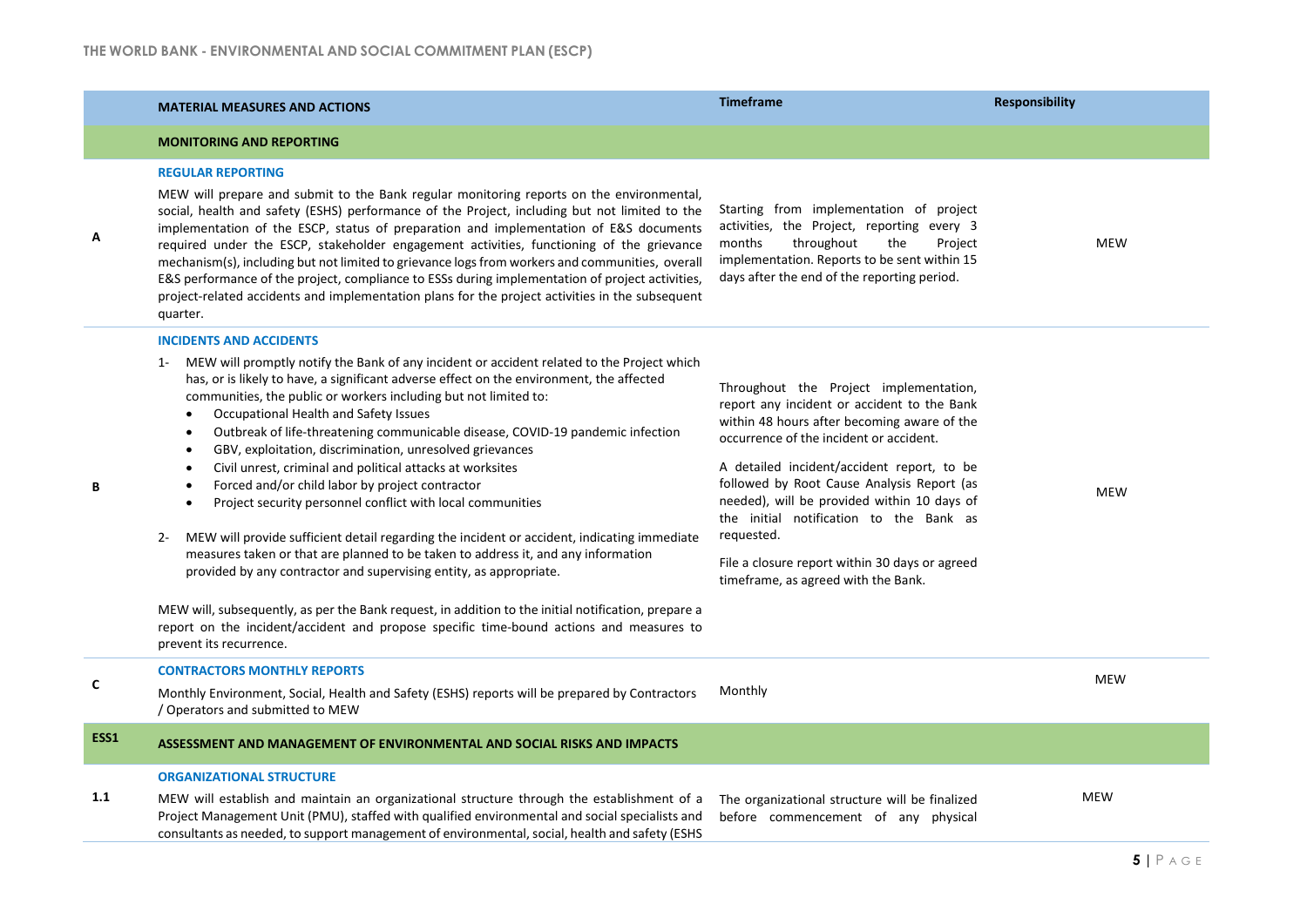|     |                                                                                                                                 | <b>MATERIAL MEASURES AND ACTIONS</b>                                                                                                                                                                                                                                                                                                                                                                                                                                                                                                                                                 | <b>Timeframe</b>                                                                                                                                                                                                                                      | <b>Responsibility</b> |
|-----|---------------------------------------------------------------------------------------------------------------------------------|--------------------------------------------------------------------------------------------------------------------------------------------------------------------------------------------------------------------------------------------------------------------------------------------------------------------------------------------------------------------------------------------------------------------------------------------------------------------------------------------------------------------------------------------------------------------------------------|-------------------------------------------------------------------------------------------------------------------------------------------------------------------------------------------------------------------------------------------------------|-----------------------|
|     | risks and impacts of the Project, all with composition, mandate, resources, and terms of<br>reference satisfactory to the Bank. |                                                                                                                                                                                                                                                                                                                                                                                                                                                                                                                                                                                      | interventions maintained throughout Project<br>Implementation.                                                                                                                                                                                        |                       |
|     |                                                                                                                                 | MEW will ensure that each of the relevant Project Associated Actors (PAAs) has ESHS specialists<br>and consultants to supervise and ensure implementation of E&S requirements. MEW will support<br>the PAAs in preparing specific scope of work necessary for the EHS specialist(s)/consultant(s) to<br>perform the required duties.<br>Environmental and social consultants (individuals or firms) will be hired, as needed, to support<br>the PMU and PAAs. Terms of References for all ESHS positions in the project will be shared with<br>the Bank for review and no-objection. | At the time of establishment of the PMU, the<br>E&S specialist will be hired and will be<br>maintained<br>throughout<br>Project<br>implementation. E&S staffing of the PAAs will<br>be completed before commencement of any<br>physical interventions |                       |
|     |                                                                                                                                 | <b>ENVIRONMENTAL AND SOCIAL ASSESSMENT</b>                                                                                                                                                                                                                                                                                                                                                                                                                                                                                                                                           |                                                                                                                                                                                                                                                       |                       |
|     |                                                                                                                                 | A. The outcomes and recommendations of the prepared E & S Review report, and any future<br>updates, will be implemented by the Borrower.                                                                                                                                                                                                                                                                                                                                                                                                                                             | A. Compliance actions with national legal E&S<br>requirements and WB relevant ESSs will be<br>implemented before repair/rehabilitation                                                                                                                |                       |
|     | В.                                                                                                                              | The following studies will be prepared, and actions implemented according to the Bank's<br>ESF and national laws. After Bank clearance, the E&S documents will be disclosed in country<br>and on the Bank's external website.                                                                                                                                                                                                                                                                                                                                                        | and<br>operation.<br>Outcomes<br>and<br>recommendations of E&S assessments will be<br>adopted throughout project implementation                                                                                                                       |                       |
|     | For Deir Ammar Power Plant-DAPP (Component 1):                                                                                  |                                                                                                                                                                                                                                                                                                                                                                                                                                                                                                                                                                                      | B. (1), Before and during gas commissioning<br>and testing                                                                                                                                                                                            |                       |
|     | 1.                                                                                                                              | Baseline measurements for ambient condition (e.g. air emissions, noise, vibration, sea<br>water quality, marine biodiversity, etc.).                                                                                                                                                                                                                                                                                                                                                                                                                                                 | B. (2), (3) & (4): Before power plant<br>commercial operation using natural gas. The<br>third-party audit and inspection will be<br>carried out annually after commercial<br>operation of DAPP.                                                       |                       |
|     |                                                                                                                                 | 2. Environmental and Social Management Plan (ESMP) addressing baseline conditions<br>including marine ecological survey, environmental measurements (air, noise, vibration, and<br>water quality) E&S impacts, mitigation measures, monitoring plan and implementation<br>budget. The ESMP will include a requirement for third-party environmental audit and<br>inspections of DAPP to be conducted on behalf of MEW.                                                                                                                                                               |                                                                                                                                                                                                                                                       | <b>MEW</b>            |
| 1.2 |                                                                                                                                 |                                                                                                                                                                                                                                                                                                                                                                                                                                                                                                                                                                                      | B. (5), (6) & (7): Before natural gas                                                                                                                                                                                                                 |                       |
|     | 3.                                                                                                                              | Emergency Response Plan (ERP) following national requirements, WBG EHS Guidelines for<br>thermal power plants and relevant Good International Industry Practice (GIIP).                                                                                                                                                                                                                                                                                                                                                                                                              | commissioning and testing of the pipeline and<br>its facilities                                                                                                                                                                                       |                       |
|     | 4.                                                                                                                              | Occupational Health and Safety (OHS) Plan following national requirements, WBG EHS<br>Guidelines for thermal power plants and relevant Good International Industry Practice<br>$(GIP)$ .                                                                                                                                                                                                                                                                                                                                                                                             | B. (8): Before final selection of beneficiary<br>RWEs where the PV and Scada systems will be<br>installed.                                                                                                                                            |                       |
|     |                                                                                                                                 |                                                                                                                                                                                                                                                                                                                                                                                                                                                                                                                                                                                      | B. (9) Before commencement of procurement                                                                                                                                                                                                             |                       |
|     |                                                                                                                                 | For Arab Gas Pipeline - AGP and its facilities (Component 1):                                                                                                                                                                                                                                                                                                                                                                                                                                                                                                                        | to be part of bidding documents and<br>work/supply contracts.                                                                                                                                                                                         |                       |
|     |                                                                                                                                 | 5. Environmental and Social Management Plan (ESMP) addressing baseline conditions,<br>commissioning & testing as well as operational E&S impacts, mitigation measures,<br>monitoring plan and implementation budget.                                                                                                                                                                                                                                                                                                                                                                 | B. (10) In parallel with carrying out, as an<br>integral part of, the TA.                                                                                                                                                                             |                       |
|     | 6.                                                                                                                              | Safety studies, following national requirements, WBG EHS Guidelines for onshore oil and<br>gas facilities and relevant Good International Industry Practice (GIIP), including (Hazard<br>Identification - HAZID, Hazardous Area Classification (for AGP stations), Quantitative Risk                                                                                                                                                                                                                                                                                                 |                                                                                                                                                                                                                                                       |                       |
|     |                                                                                                                                 |                                                                                                                                                                                                                                                                                                                                                                                                                                                                                                                                                                                      |                                                                                                                                                                                                                                                       | $6$   $P$ A G E       |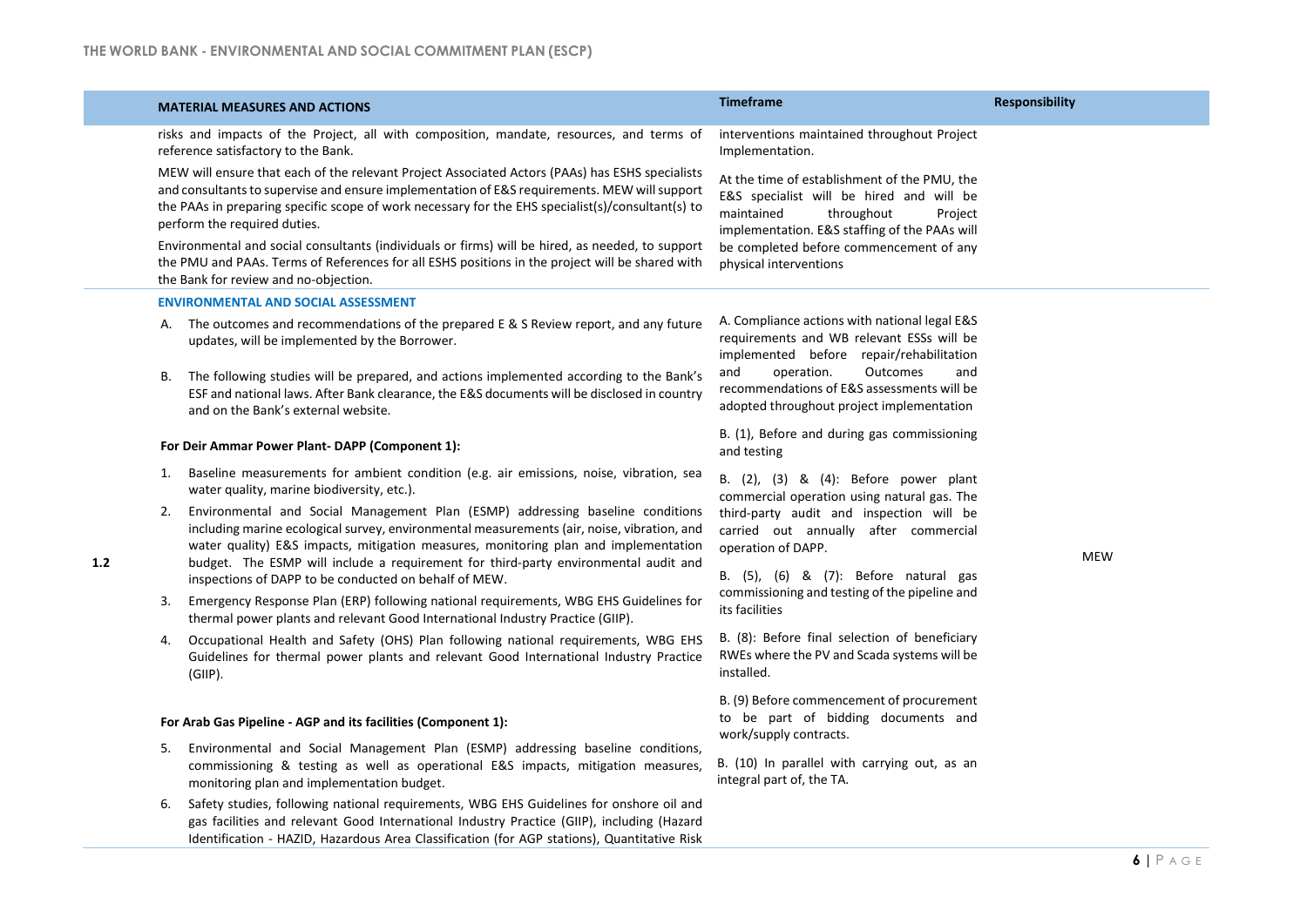|         | <b>MATERIAL MEASURES AND ACTIONS</b>                                                                                                                                                                                                                                                                                                                                                                                                                                                                                                      | <b>Timeframe</b> | <b>Responsibility</b> |
|---------|-------------------------------------------------------------------------------------------------------------------------------------------------------------------------------------------------------------------------------------------------------------------------------------------------------------------------------------------------------------------------------------------------------------------------------------------------------------------------------------------------------------------------------------------|------------------|-----------------------|
|         | Assessment - QRA (for the power plant, PRS and receiving station), Hazardous Operation -<br>HAZOP (for the pipeline), Fire and explosion analysis, Dedicated Operations Safety Case<br>(includes Manual of Permitted Operations - MOPO, As Low As Reasonably Practicable -<br>ALARP), OHS Plans and Emergency Response Plan (ERP)                                                                                                                                                                                                         |                  |                       |
| 7.      | Right of Way (ROW) Survey to identify permissible and non-permissible activities on the<br>ROW and the safety buffer area as identified by the risk studies.                                                                                                                                                                                                                                                                                                                                                                              |                  |                       |
|         | Note: Both DAPP and AGP ESMPs will also address the gaps already identified in the E&S Review<br>Report. Corrective actions and an effective monitoring program will be proposed and committed<br>to as part of each ESMP, which will be submitted for approval by both MOE and WB.                                                                                                                                                                                                                                                       |                  |                       |
| $2.1$ : | For installation and operation of solar PV systems and SCADA Control systems (Component                                                                                                                                                                                                                                                                                                                                                                                                                                                   |                  |                       |
| 8.      | Environmental and Social Management Framework (ESMF) addressing risks and impacts<br>associated with Component 2.1 and developing exclusion criteria for Regional Water<br>Establishments which are not eligible for funding under Component 2.1 based on<br>environmental and social considerations (e.g., any biodiversity impacts, increase in water<br>pollution and extraction beyond an agreed quantity, any resettlement impacts or impacts<br>on cultural heritageetc.).                                                          |                  |                       |
|         | For the rehabilitation and operation of Hrache hydro plant (Component 2.2):                                                                                                                                                                                                                                                                                                                                                                                                                                                               |                  |                       |
| 9.      | Environmental and Social Management Plan (ESMP) addressing all potential risks and<br>impacts, mitigation and monitoring plans during the rehabilitation and operation of the<br>hydro plant and implementation budget.                                                                                                                                                                                                                                                                                                                   |                  |                       |
|         | For Technical Assistance (Component 3) TA activities, including feasibility studies, bidding<br>documents, etc., conducted under the Project                                                                                                                                                                                                                                                                                                                                                                                              |                  |                       |
|         | 10. Relevant environmental and social assessment (ESA) studies to assess the E&S impacts<br>associated with the TA outcomes according to the Bank's ESF and national law<br>requirements. E&S documents will be disclosed locally and by the Bank. If the interventions<br>identified under Type 1 and Type 2 TA will be financed by the project, the Outcomes and<br>recommendations of the ESA studies will be implemented and complied-with throughout<br>the implementation of the TA outcomes according to the cleared E&S documents |                  |                       |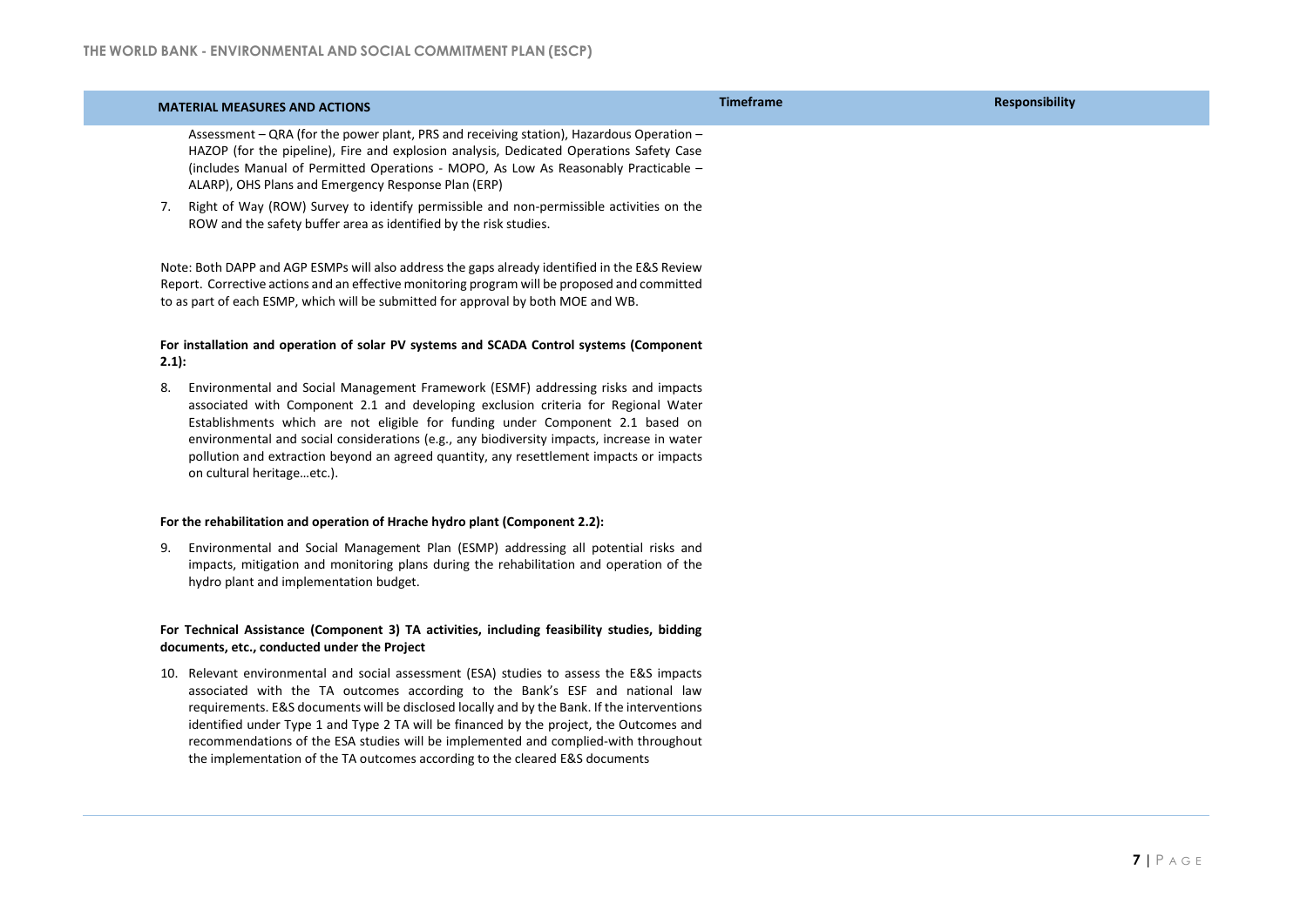provides timely feedback to those concerned in a language that they understand, and

without any retribution.

|                  | <b>MATERIAL MEASURES AND ACTIONS</b>                                                                                                                                                                                                                                                                                                                                                                                                                                                                                                                                                                                                                                                                                                                                                                                                                                                                                                                                                                                                                                                                                                                                                                                                                                                                                                                                                                                                                                                                                                                   | <b>Timeframe</b>                                                                                                                                                                                                                                                       | <b>Responsibility</b> |
|------------------|--------------------------------------------------------------------------------------------------------------------------------------------------------------------------------------------------------------------------------------------------------------------------------------------------------------------------------------------------------------------------------------------------------------------------------------------------------------------------------------------------------------------------------------------------------------------------------------------------------------------------------------------------------------------------------------------------------------------------------------------------------------------------------------------------------------------------------------------------------------------------------------------------------------------------------------------------------------------------------------------------------------------------------------------------------------------------------------------------------------------------------------------------------------------------------------------------------------------------------------------------------------------------------------------------------------------------------------------------------------------------------------------------------------------------------------------------------------------------------------------------------------------------------------------------------|------------------------------------------------------------------------------------------------------------------------------------------------------------------------------------------------------------------------------------------------------------------------|-----------------------|
| 1.3              | <b>MANAGEMENT OF CONTRACTORS</b><br>MEW will incorporate the relevant aspects of the ESCP, including the relevant E&S documents<br>and/or plans, the Labor Management Procedures, into the ESHS specifications of the<br>procurement documents with contractors (Operating Companies). Thereafter ensure that the<br>contractors comply with the ESHS specifications of their respective contracts. In addition, the<br>MEW will require bidders to provide two declarations: a Forced Labor Performance Declaration<br>(which covers past performance), and a Forced Labor Declaration (which covers future<br>commitments) to prevent, monitor and report on any forced labor, cascading the requirements<br>to their own sub-contractors and suppliers. Moreover, the MEW will include enhanced language<br>on the prohibition of forced labor in the procurement contracts"                                                                                                                                                                                                                                                                                                                                                                                                                                                                                                                                                                                                                                                                        | Prior to the tendering / Contracting Phase<br>(Rehabilitation and Operating Companies)<br>supervision<br>during<br>Project<br>and<br>implementation                                                                                                                    | MEW                   |
| ESS <sub>2</sub> | <b>LABOR AND WORKING CONDITIONS</b>                                                                                                                                                                                                                                                                                                                                                                                                                                                                                                                                                                                                                                                                                                                                                                                                                                                                                                                                                                                                                                                                                                                                                                                                                                                                                                                                                                                                                                                                                                                    |                                                                                                                                                                                                                                                                        |                       |
| 2.1              | <b>LABOR MANAGEMENT PROCEDURES</b><br>The Project will be carried out in accordance with the applicable requirements of ESS2, in a<br>a)<br>manner acceptable to the Bank, including through, inter alia, implementing necessary<br>occupational health and safety measures (including emergency preparedness and response<br>measures), establishing out grievance arrangements for Project workers, and incorporating<br>labor requirements into the ESHS specifications of the procurement documents and<br>contracts with contractors.<br>MEW will prepare, disclose, consult, adopt and implement a stand-alone LMP for both<br>b)<br>components 1 and 2 of the project incorporating the relevant requirements of ESS2, in a<br>manner acceptable to the Bank, that address the terms and conditions of employment, non-<br>discrimination and equal opportunity for employment, worker's organizations, restrictions<br>on child and forced labor, occupational health and safety (OHS) including measures related<br>to COVID-19 as per the national health requirements in response to the pandemic, and<br>grievance mechanism for Project workers (as per item 1.1 above for relevant instruments).<br>MEW will ensure that provisions for primary supply workers and potential risks of forced<br>C)<br>labor in the solar panels supply chain are included in the LMP.<br>MEW will require Contractor/Sub-contractor and Supervising firms to implement the LMP,<br>d)<br>in the terms according to (a) and (b) of item 2.1 and item 1.3. | LMP will be prepared, disclosed, consulted<br>on, and adopted before commencement of<br>relevant project activities and before<br>disbursement of retroactive financing for<br>related actions.<br>LMP will be implemented throughout Project<br>implementation.       | MEW                   |
| 2.2 <sub>2</sub> | <b>GRIEVANCE MECHANISM FOR PROJECT WORKERS</b><br>Establish, maintain, and operate a Grievance Mechanism (GM) for Project workers, and<br>Contractor/Supervising firms as described in the LMP and consistent with ESS2. The GM will have<br>the following characteristics:<br>Proportionate to the nature and scale of the project and its risks and impacts.<br>Addresses concerns promptly, using an understandable and transparent process that                                                                                                                                                                                                                                                                                                                                                                                                                                                                                                                                                                                                                                                                                                                                                                                                                                                                                                                                                                                                                                                                                                    | The GM, as part of the LMP, will be<br>operational by or before commencement of<br>relevant project activities and before<br>disbursement of retroactive financing for<br>related actions. GM will be maintained<br>$\mathbf{1}$ , and $\mathbf{2}$ , and $\mathbf{3}$ | <b>MEW</b>            |

throughout Project implementation.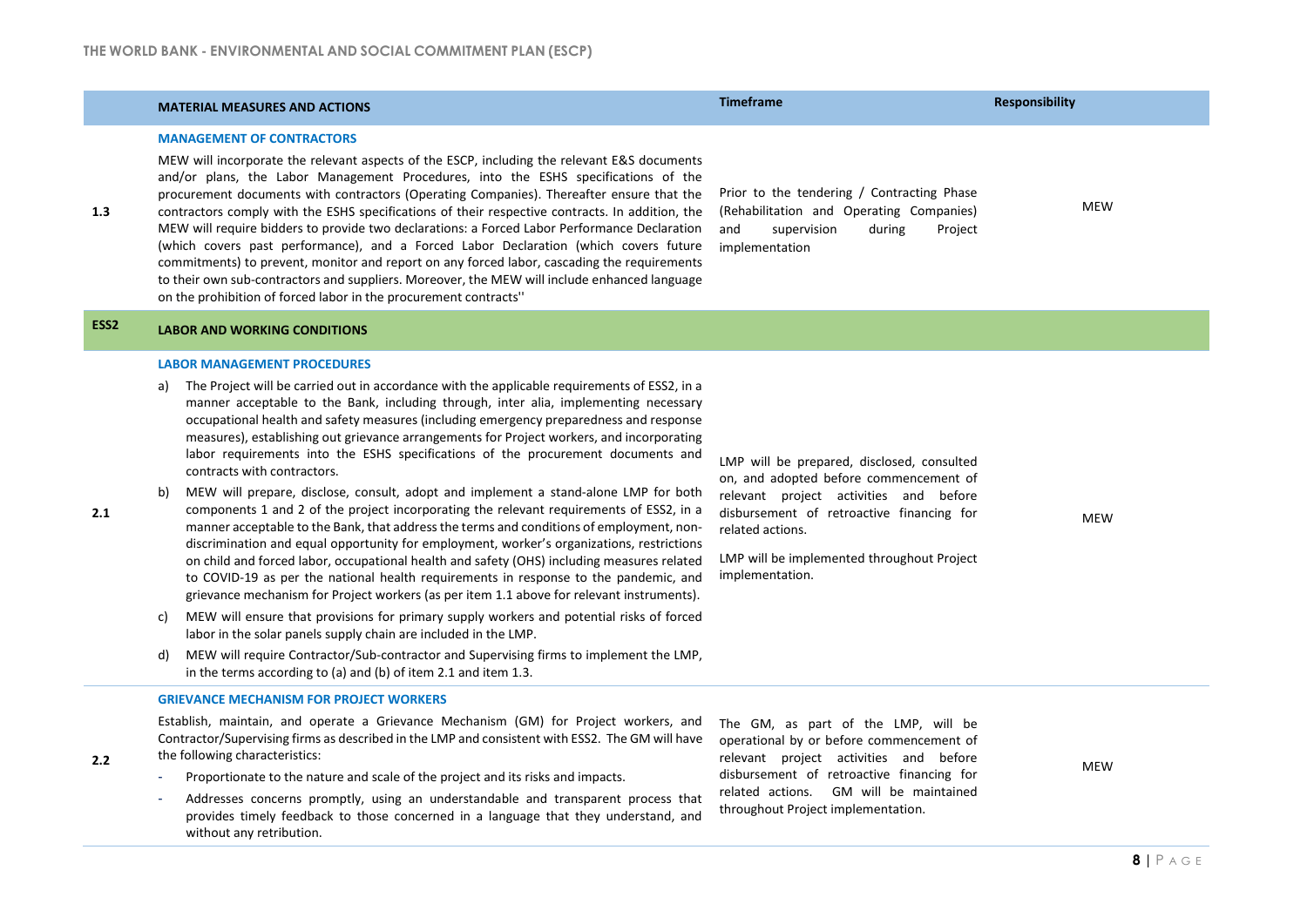|                  | <b>MATERIAL MEASURES AND ACTIONS</b>                                                                                                                                                                                                                                                                                                                                                                      | <b>Timeframe</b>                                                                                                           | <b>Responsibility</b> |  |
|------------------|-----------------------------------------------------------------------------------------------------------------------------------------------------------------------------------------------------------------------------------------------------------------------------------------------------------------------------------------------------------------------------------------------------------|----------------------------------------------------------------------------------------------------------------------------|-----------------------|--|
|                  | Operates in an independent and objective manner and implement the principles of<br>confidentiality and anonymity as warranted (in particular when the grievance concerns<br>sexual exploitation and abuse and sexual harassment);                                                                                                                                                                         |                                                                                                                            |                       |  |
|                  | Roles and responsibilities will be assigned to competent staff who will receive necessary<br>training                                                                                                                                                                                                                                                                                                     |                                                                                                                            |                       |  |
|                  | <b>OCCUPATIONAL HEALTH AND SAFETY (OHS) MEASURES</b>                                                                                                                                                                                                                                                                                                                                                      |                                                                                                                            |                       |  |
|                  | MEW will:                                                                                                                                                                                                                                                                                                                                                                                                 |                                                                                                                            |                       |  |
| 2.3              | prepare, adopt, and implement the outcomes of the Occupational, Health and Safety (OHS)<br>Plan specified under 1.2 above.                                                                                                                                                                                                                                                                                | Measures will<br>be<br>implemented<br>and<br>maintained<br>throughout<br>Project                                           | <b>MEW</b>            |  |
|                  | promote safety and health in the work environment and will require from<br>Contractor/Subcontractor/Operating firms to do the same, in accordance with the<br>requirements of ESS2 and in a manner acceptable to the Bank.                                                                                                                                                                                | implementation.                                                                                                            |                       |  |
| 2.4              | <b>EMERGENCY PREPAREDNESS AND RESPONSE:</b><br>As part of the ERP measures specified in 1.2, include measures on emergency preparedness and<br>response, complying with World Bank Group Guidelines for Construction and Decommissioning,<br>in addition to the Industry Sector Guidelines for Thermal Power and for Onshore Oil and Gas<br>Development, and ensure coordination with measures under 4.4. | As part of the LMP and implemented<br>throughout the Project implementation                                                | <b>MEW</b>            |  |
| 2.5              | <b>PROJECT WORKERS TRAINING:</b><br>Implement training of Project Workers on OHS awareness of risks and to mitigate impacts on<br>local communities.                                                                                                                                                                                                                                                      | As part of the LMP and implemented<br>throughout the Project implementation                                                | <b>MEW</b>            |  |
| ESS <sub>3</sub> | <b>RESOURCE EFFICIENCY AND POLLUTION PREVENTION AND MANAGEMENT</b>                                                                                                                                                                                                                                                                                                                                        |                                                                                                                            |                       |  |
| 3.1              | <b>WASTE MANAGEMENT PLANS</b><br>MEW to prepare, adopt and implement the outcomes of the following specific plans:<br>A. Hazardous materials/chemicals management plan (DAPP and AGP)<br>Hazardous waste management plans (DAPP and AGP)<br>В.<br>Electric and electronics waste management plan (Component 2.1)<br>C.                                                                                    | A and B before commercial operation of DAPP<br>and AGP<br>C: Before installation of PV panels and SCADA<br>systems in RWEs | <b>MEW</b>            |  |
|                  | <b>RESOURCE EFFICIENCY AND POLLUTION PREVENTION AND MANAGEMENT</b>                                                                                                                                                                                                                                                                                                                                        |                                                                                                                            |                       |  |
| 3.2              | MEW will adopt and implement resource efficiency and pollution prevention and management<br>measures, which will be defined under the E&S instruments (ESMPs and ESMF) prepared under<br>item 1.2 above. The gaps already identified in the E&S Review Report for component 1<br>interventions will be adopted and implemented.                                                                           | Adoption of measures will be maintained and<br>managed<br>throughout<br>Project<br>implementation.                         | <b>MEW</b>            |  |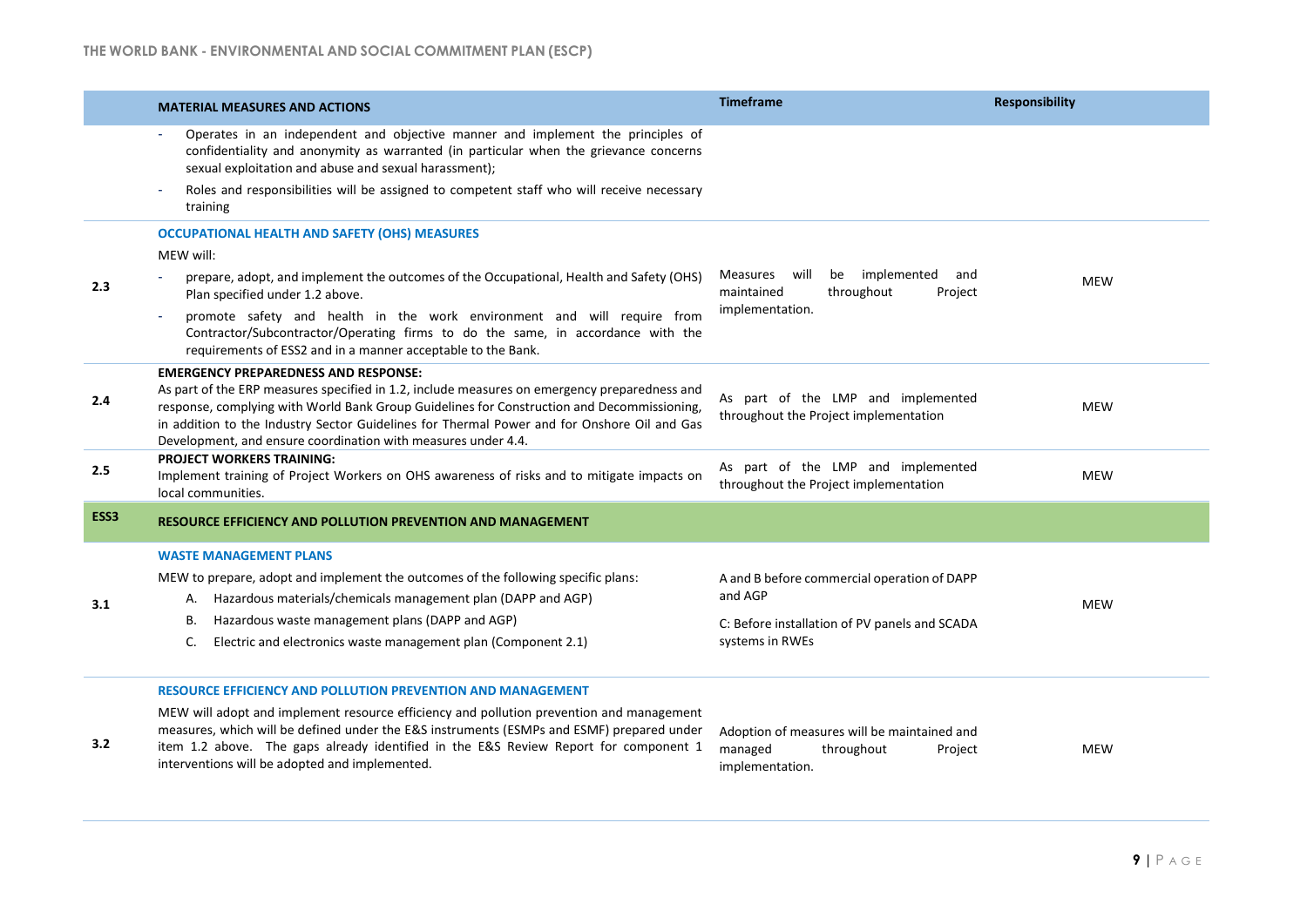|      | <b>MATERIAL MEASURES AND ACTIONS</b>                                                                                                                                                                                                                                                                                                                                                     | <b>Timeframe</b>                                                                                                                                                                  | <b>Responsibility</b> |  |
|------|------------------------------------------------------------------------------------------------------------------------------------------------------------------------------------------------------------------------------------------------------------------------------------------------------------------------------------------------------------------------------------------|-----------------------------------------------------------------------------------------------------------------------------------------------------------------------------------|-----------------------|--|
| ESS4 | <b>COMMUNITY HEALTH AND SAFETY</b>                                                                                                                                                                                                                                                                                                                                                       |                                                                                                                                                                                   |                       |  |
|      | <b>TRAFFIC AND ROAD SAFETY</b>                                                                                                                                                                                                                                                                                                                                                           |                                                                                                                                                                                   |                       |  |
| 4.1  | MEW will adopt and implement measures and actions to assess and manage traffic and road<br>safety risks as required in the ESMP to be developed under action 1.2 above and will address<br>the gaps already identified in the E&S Review Report.                                                                                                                                         | Adoption of traffic and road safety measures<br>will be maintained and managed throughout<br>Project implementation.                                                              | <b>MEW</b>            |  |
|      | Guidelines will be defined in the ESMP.                                                                                                                                                                                                                                                                                                                                                  |                                                                                                                                                                                   |                       |  |
|      | <b>COMMUNITY HEALTH AND SAFETY</b>                                                                                                                                                                                                                                                                                                                                                       | Prior to rehabilitation or any civil works.                                                                                                                                       |                       |  |
| 4.2  | MEW will prepare, adopt, and implement measures and actions to assess and manage specific<br>risks and impacts to the community arising from Project activities under action 1.2, including,<br>inter alia, the potential for community exposure to communicable diseases and COVID-19                                                                                                   | Hydrostatic testing to be completed by<br>commissioning of the pipeline and prior to its<br>operation.                                                                            | <b>MEW</b>            |  |
|      | infections, response to emergency situations, and include these measures in the ESMP in a<br>manner acceptable to the Bank. Specific measures shall include conducting hydrostatic test for<br>the pipeline.                                                                                                                                                                             | Measures will be adopted and maintained<br>throughout Project implementation.                                                                                                     |                       |  |
| 4.3  | <b>GBV AND SEA RISKS</b>                                                                                                                                                                                                                                                                                                                                                                 | Preparation of a standalone SEA/SH<br>Prevention and Response Plan before<br>commencement of relevant project activities                                                          |                       |  |
|      | An SEA/SH Prevention and Response will adopt and maintain mitigation measures proportionate<br>to the risk, these will include the provision of signing of codes of conduct for all project workers,<br>including MEW staff and contractors/training providers; the establishment and monitoring of<br>Grievance Mechanism sensitive to SEA/SH and referral mechanisms.                  | and before disbursement of retroactive<br>financing for related actions. SEA/SH<br>Prevention and Response Plan will be<br>implemented<br>throughout<br>project<br>implementation |                       |  |
|      | <b>EMERGENCY RESPONSE MEASURES</b>                                                                                                                                                                                                                                                                                                                                                       |                                                                                                                                                                                   |                       |  |
| 4.4  | Develop and implement measures to address emergency events and ensure coordination with<br>measures under 1.2 and 2.4. Measures will be defined in the ESMPs, OHS plans and disseminated<br>as part of the SEP                                                                                                                                                                           | As per items 1.2 and 2.4 above                                                                                                                                                    | <b>MEW</b>            |  |
|      | <b>SECURITY PERSONNEL</b>                                                                                                                                                                                                                                                                                                                                                                | The Security Personnel Management Plan will                                                                                                                                       |                       |  |
| 4.5  | MEW will prepare, adopt, and implement a stand-alone Security Personnel Management Plan<br>consistent with the requirements of ESS4, in a manner acceptable to the Bank. This includes<br>preparing a stand-alone Code of Conduct for security personnel, which security personnel will<br>sign off on, and will be trained on for proper response in case of interaction with the local | be submitted for the Bank's approval before<br>commencement of relevant project activities<br>and before disbursement of retroactive<br>financing for related actions.            | <b>MEW</b>            |  |
|      | communities.                                                                                                                                                                                                                                                                                                                                                                             | Will be maintained and managed throughout<br>Project implementation.                                                                                                              |                       |  |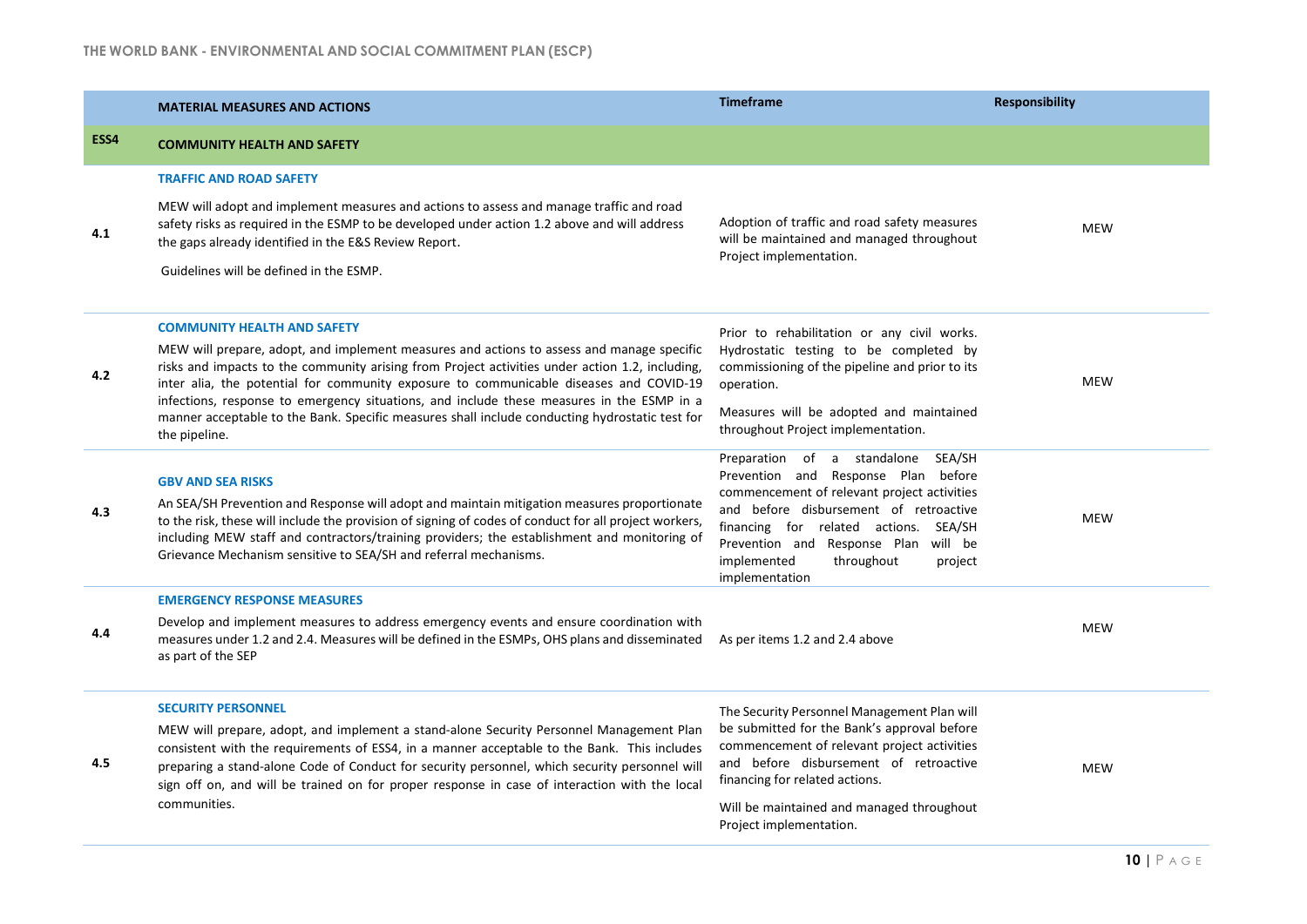|                  | <b>MATERIAL MEASURES AND ACTIONS</b>                                                                                                                                                                                                                                                                                                                                                                                                                                                                                                                                                                                  | <b>Timeframe</b>                                                                                                                                                                                                                                                                         | <b>Responsibility</b> |
|------------------|-----------------------------------------------------------------------------------------------------------------------------------------------------------------------------------------------------------------------------------------------------------------------------------------------------------------------------------------------------------------------------------------------------------------------------------------------------------------------------------------------------------------------------------------------------------------------------------------------------------------------|------------------------------------------------------------------------------------------------------------------------------------------------------------------------------------------------------------------------------------------------------------------------------------------|-----------------------|
| ESS <sub>5</sub> | LAND ACQUISITION, RESTRICTIONS ON LAND USE AND INVOLUNTARY RESETTLEMENT                                                                                                                                                                                                                                                                                                                                                                                                                                                                                                                                               |                                                                                                                                                                                                                                                                                          |                       |
| 5.1              | <b>RESETTLEMENT PLANS</b><br>MEW will prepare, adopt, and implement a Resettlement Plan (RAP) or a Livelihood Restoration<br>Plan (LRP) as applicable and in accordance with ESS 5. MEW will thereafter adopt and implement<br>the respective RAP/LRP before carrying out the associated activities, in a manner acceptable to<br>the Bank.                                                                                                                                                                                                                                                                           | As required, an RAP / LRP will be prepared and<br>submitted for the Bank's approval; once<br>approved, the RAP / LRP will be implemented<br>prior to commencing Project activities.                                                                                                      | <b>MEW</b>            |
| 5.2              | <b>GRIEVANCE REDRESS MECHANISM</b><br>The grievance redress mechanism (GRM) will address resettlement (if applicable) and/or related<br>complaints, which will be described in the RAP/LRP and SEP.                                                                                                                                                                                                                                                                                                                                                                                                                   | Prior to commencing Project activities that<br>involve any resettlement and during the<br>implementation of the Project                                                                                                                                                                  | <b>MEW</b>            |
| ESS6             | <b>BIODIVERSITY CONSERVATION AND SUSTAINABLE MANAGEMENT OF LIVING NATURAL</b><br><b>RESOURCES</b>                                                                                                                                                                                                                                                                                                                                                                                                                                                                                                                     |                                                                                                                                                                                                                                                                                          |                       |
| 6.1              | <b>BIODIVERSITY RISKS AND IMPACTS</b><br>Marine biodiversity assessment will be conducted for the coastal area where DAPP is<br>A)<br>discharging cooling water and treated effluents. Risks, especially will be addressed in<br>the ESMP, in a manner acceptable to the Bank. Mitigation measures resulting as<br>outcomes of the assessment will be adopted and implemented.<br>Potential impacts on Palm Island Marine Protectorate will be assessed as part of DAPP<br>B)<br>ESMP and upon consultation with Protectorate management as per the SEP. Relevant<br>recommendations will be adopted and implemented. | Assessment to be conducted prior<br>A)<br>to commercial operation of the<br>DAPP.<br>B)<br>Consultation with Palm island<br>management to take place as part<br>of the SEP and DAPP ESMP<br>consultation<br>Adoption of mitigation measures will be<br>throughout project implementation | <b>MEW</b>            |
| ESS7             | INDIGENOUS PEOPLES/SUB-SAHARAN AFRICAN HISTORICALLY UNDERSERVED TRADITIONAL<br><b>LOCAL COMMUNITIES</b>                                                                                                                                                                                                                                                                                                                                                                                                                                                                                                               |                                                                                                                                                                                                                                                                                          |                       |
|                  | Not Applicable to Project                                                                                                                                                                                                                                                                                                                                                                                                                                                                                                                                                                                             |                                                                                                                                                                                                                                                                                          |                       |
| ESS8             | <b>CULTURAL HERITAGE</b>                                                                                                                                                                                                                                                                                                                                                                                                                                                                                                                                                                                              |                                                                                                                                                                                                                                                                                          |                       |
|                  | Not Applicable to Project                                                                                                                                                                                                                                                                                                                                                                                                                                                                                                                                                                                             |                                                                                                                                                                                                                                                                                          |                       |
| ESS9             | <b>FINANCIAL INTERMEDIARIES</b>                                                                                                                                                                                                                                                                                                                                                                                                                                                                                                                                                                                       |                                                                                                                                                                                                                                                                                          |                       |
|                  | Not Applicable to Project                                                                                                                                                                                                                                                                                                                                                                                                                                                                                                                                                                                             |                                                                                                                                                                                                                                                                                          |                       |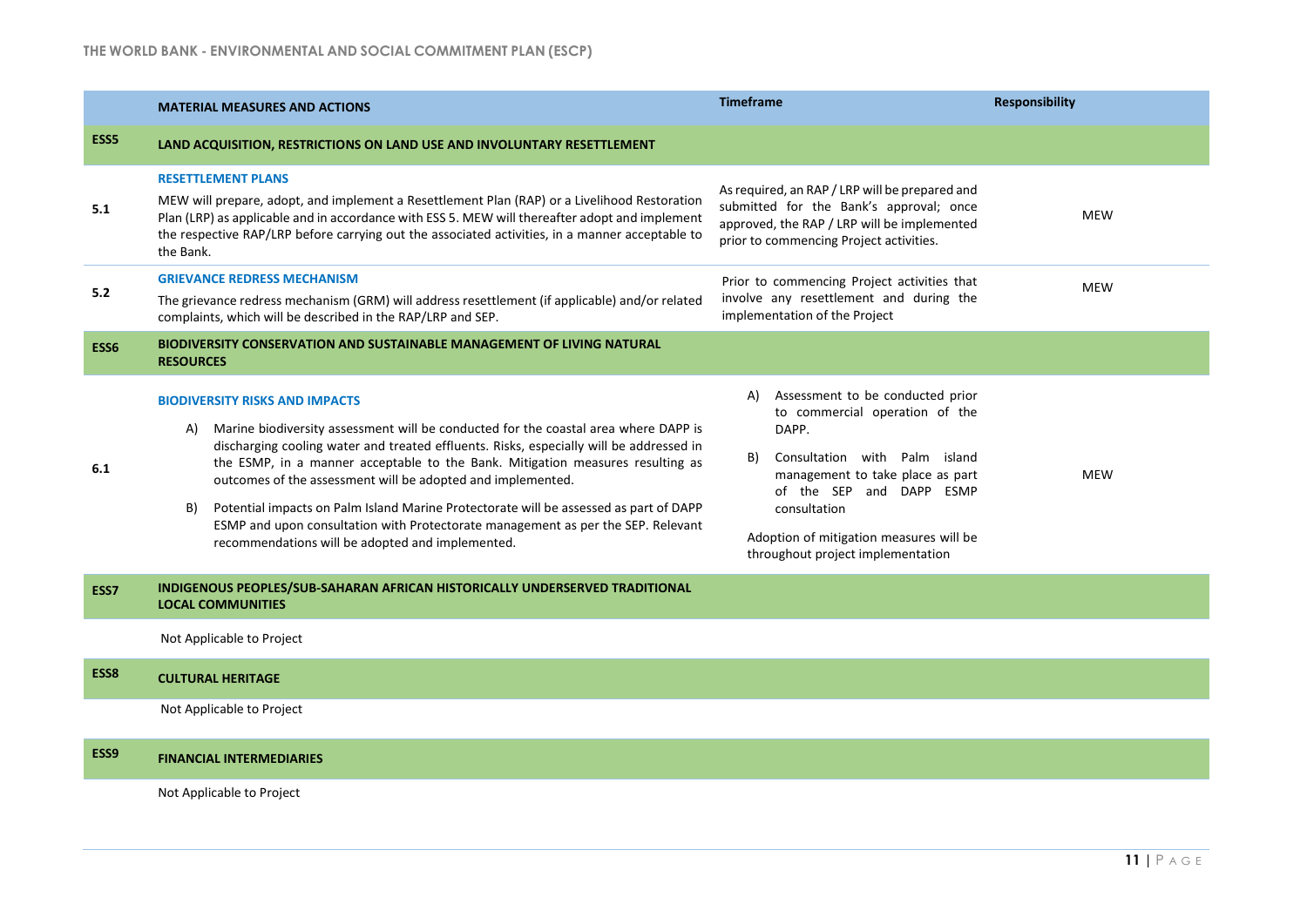|                 | <b>MATERIAL MEASURES AND ACTIONS</b>                                                                                                                                                                                                                                                                                                                                                                                                                                                                                                                                  | <b>Timeframe</b>                                                                                                                                                                                                                                                                                               | <b>Responsibility</b> |
|-----------------|-----------------------------------------------------------------------------------------------------------------------------------------------------------------------------------------------------------------------------------------------------------------------------------------------------------------------------------------------------------------------------------------------------------------------------------------------------------------------------------------------------------------------------------------------------------------------|----------------------------------------------------------------------------------------------------------------------------------------------------------------------------------------------------------------------------------------------------------------------------------------------------------------|-----------------------|
| <b>ESS10</b>    | STAKEHOLDER ENGAGEMENT AND INFORMATION DISCLOSURE                                                                                                                                                                                                                                                                                                                                                                                                                                                                                                                     |                                                                                                                                                                                                                                                                                                                |                       |
| 10.1            | STAKEHOLDER ENGAGEMENT PLAN PREPARATION AND IMPLEMENTATION<br>MEW has prepared a SEP that is expected to be disclosed in January 2022 before appraisal. MEW<br>will update, disclose, consult, adopt and implement the Stakeholder Engagement Plan (SEP)<br>consistently with ESS10 in a manner acceptable to the Bank. The MEW will ensure that the SEP<br>is amended and updated as required during the Project implementation following inclusive<br>stakeholder consultations.                                                                                    | The SEP will be disclosed before appraisal. SEP<br>will be updated before commencement of<br>relevant project activities and before<br>disbursement of retroactive financing for<br>related actions and as needed throughout<br>project implementation. The SEP will be<br>implemented throughout the Project. | <b>MEW</b>            |
| 10.2            | <b>PROJECT GRIEVANCE MECHANISM</b><br>Prepare, adopt, maintain and operate a grievance mechanism, as described in the SEP                                                                                                                                                                                                                                                                                                                                                                                                                                             | Throughout project implementation as<br>described in the SEP under section 10.1                                                                                                                                                                                                                                | <b>MEW</b>            |
| 10.3            | <b>SEA/SH GRIEVANCE MECHANISM</b><br>Implement, maintain and operate a grievance mechanism for SEA/SH allegations relating to the<br>Project. Accessible grievance arrangements will be made publicly available to receive and<br>facilitate resolution of concerns and grievances related to SEA/SH risks. The existing project GM<br>will include referral pathways in the event of any SEA/SH-related complaint using a survivor-<br>centered approach with focus on confidentiality and anonymity.                                                                | The SEA/SH GM will be established after<br>appraisal, before commencement of relevant<br>project activities and before disbursement of<br>retroactive financing for related actions and<br>will be implemented throughout project<br>implementation                                                            | <b>MEW</b>            |
| <b>CS</b>       | <b>CAPACITY SUPPORT (TRAINING)</b>                                                                                                                                                                                                                                                                                                                                                                                                                                                                                                                                    |                                                                                                                                                                                                                                                                                                                |                       |
| CS <sub>1</sub> | Training and information dissemination to the public and community leaders as well as local<br>authorities (Governor, District Commissioner, Municipality officials, Civil Defense, Fire Brigade,),<br>and others as identified in the SEP) on the following as relevant to them:<br>Stakeholder mapping and engagement<br>Specific aspects of the ESMP that require feedback from the public and local authorities and<br>for their own awareness so that community health and safety can be improved<br>Emergency preparedness and response<br>Grievance mechanisms | Following SEP disclosure and as soon as<br>specific elements are completed.                                                                                                                                                                                                                                    | <b>MEW</b>            |
| CS <sub>2</sub> | Training will be conducted for HSE managers of the Deir Ammar Power Plant and of TOIL-AGP<br>department and/or the operator to sensitize them on community health and safety; the HSE<br>managers will in turn transfer the knowledge through training employees and workers as well as<br>subcontractors while maintaining training records on the following:<br><b>ESMP</b> implementation<br>GRM<br>GBV AND SEA/SH                                                                                                                                                 | Prior to Testing and Commissioning, then<br>maintained with refresher courses during the<br>implementation phase.                                                                                                                                                                                              | <b>MEW</b>            |